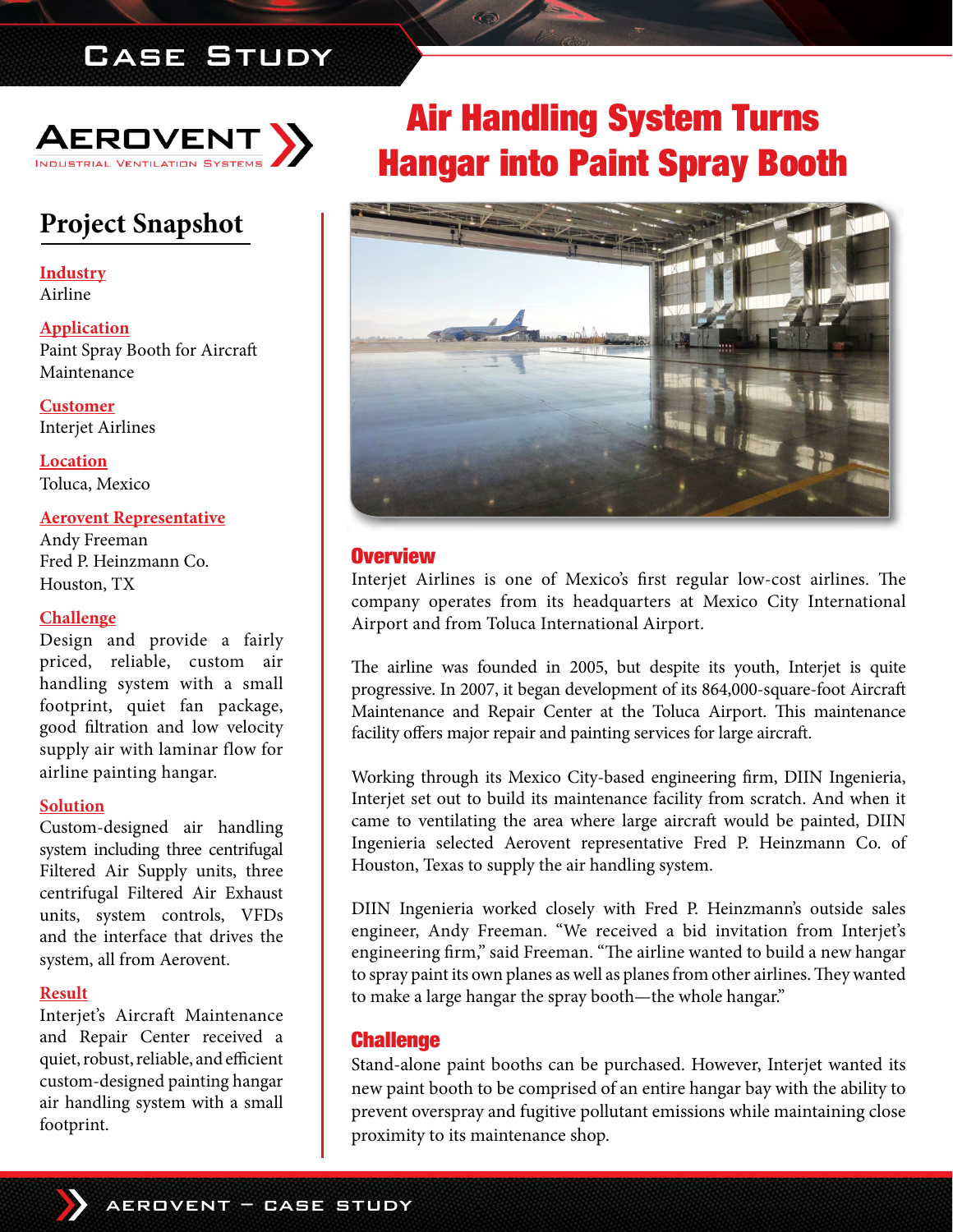# Case Study





Toluca International Airport Maintenance & Repair Center



Filtered Air Supply Units



For its painting hangar, Interjet wanted custom air handling units with a small footprint, quiet fan package, good filtration, and low velocity filtered supply air with laminar flow. "They wanted small, quiet, dependable, fairly priced units that could run every day," Freeman said.

Laminar airflow was important to the success of this project. "Interjet wanted straight-line airflow," said Freeman. "They didn't want the air swirling as it came out of the duct because that could lead to overspray."

Interjet also wanted the capability to scrub the air before it left the building. This meant that the paint hangar's exhaust air needed to filter out particulates and paint and/or solvent-based hydrocarbon compounds. To accomplish this, Aerovent engineers had to design a high-volume, low-velocity air handling unit with inline filtration capable of maintaining slightly positive pressure within the painting hangar and less than a 1-inch differential across the filters. In addition to these specifications, Interjet also required its new facility to comply with U.S. codes and standards for this type of facility.

## Solution

Fred P. Heinzmann Company supplied a custom-designed air handling system including three centrifugal Filtered Air Supply units, three centrifugal Filtered Air Exhaust units, system controls, VFDs, and the interface that drives the system, all from Aerovent. The Aerovent design team worked with Interjet and DIIN Ingenieria to design the entire air handling system.

On one side of the hangar, three Air Supply units pull in outside air through filters that remove airborne particulates, such as dirt, dust, and pollen. Each of these double width, double inlet, VFD controlled 44.5-inch centrifugal blowers run at a top speed of 657 RPM to produce 44,000 CFM at 1-inch of pressure for a total of 132,000 CFM of supply side air. Fabric duct socks connected to a common supply plenum disperse the air from the top of the hangar. The air travels toward the floor, picking up paint spray along the way.

On the other side of the hangar, three Air Exhaust units pull air through gratecovered ducts located in the floor. The air passes through a series of filters disposable pre-filters that capture paint and particulates and two stages of carbon filters that remove hydrocarbons—through the centrifugal blowers, and is discharged to the outside. Each of these single width, single inlet, VFD controlled 55-inch diameter centrifugal blowers run at a top speed of 720 RPM to pull 44,000 CFM for a total of 132,000 CFM of exhaust side air.

With the supply and exhaust units operating as a cohesive system to provide ceiling-to-floor laminar airflow, the VFDs for both supply and exhaust units are adjusted to maintain a slightly positive pressure (less than 0.1 inch W.C.) within the hangar. "If there's too much positive pressure, it will force the dirty, contaminated air to the outside before it is adequately filtered," said Freeman. "There needs to be a certain differential across the filters for them to be effective."